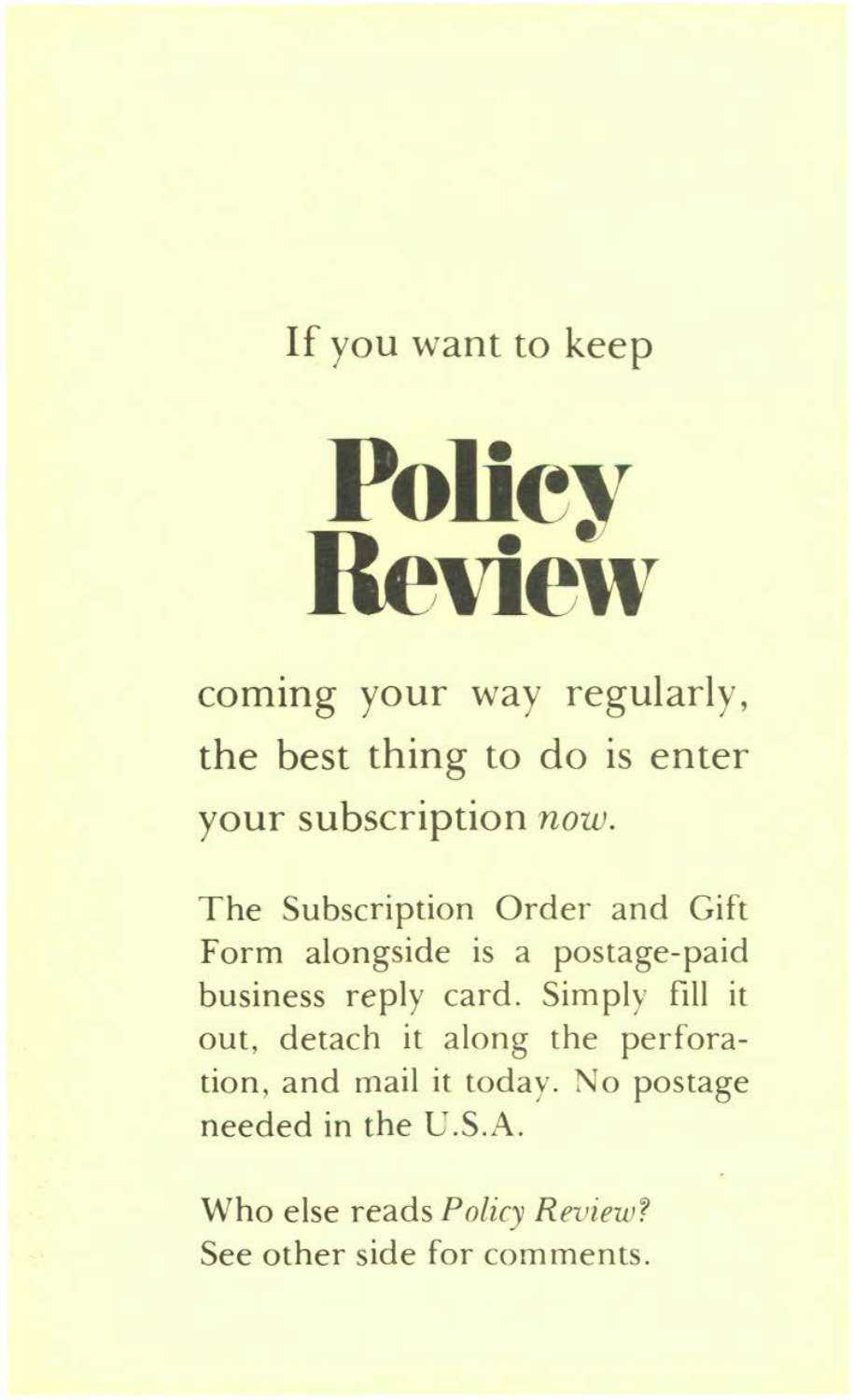#### **POLICY REVIEW**  Dept. C  $513$  C St., N.E. Washington. D.C. 20002

Please enter the following subscriptions to PoLICY REVIEW and bill me. These subscriptions will begin with the next issue.

| $\Box$ one year \$12.00    | Add \$5.00 per year                                                                                                                                      |
|----------------------------|----------------------------------------------------------------------------------------------------------------------------------------------------------|
| $\Box$ two years \$21.00   | for foreign airmail                                                                                                                                      |
| $\Box$ three years \$30.00 |                                                                                                                                                          |
| Name                       |                                                                                                                                                          |
| Address _                  |                                                                                                                                                          |
|                            | State &                                                                                                                                                  |
|                            | Zip Code_                                                                                                                                                |
| Name <sub>-</sub>          |                                                                                                                                                          |
| Address __                 |                                                                                                                                                          |
|                            | State&                                                                                                                                                   |
|                            | Zip Code_                                                                                                                                                |
| name.                      | If the above subscriptions are gifts from you,<br>please fill in your name and address below. Each<br>of the new subscribers will receive a gift in your |

| <b>Your Name</b> |                     |  |
|------------------|---------------------|--|
| Address          |                     |  |
| City             | State &<br>Zip Code |  |